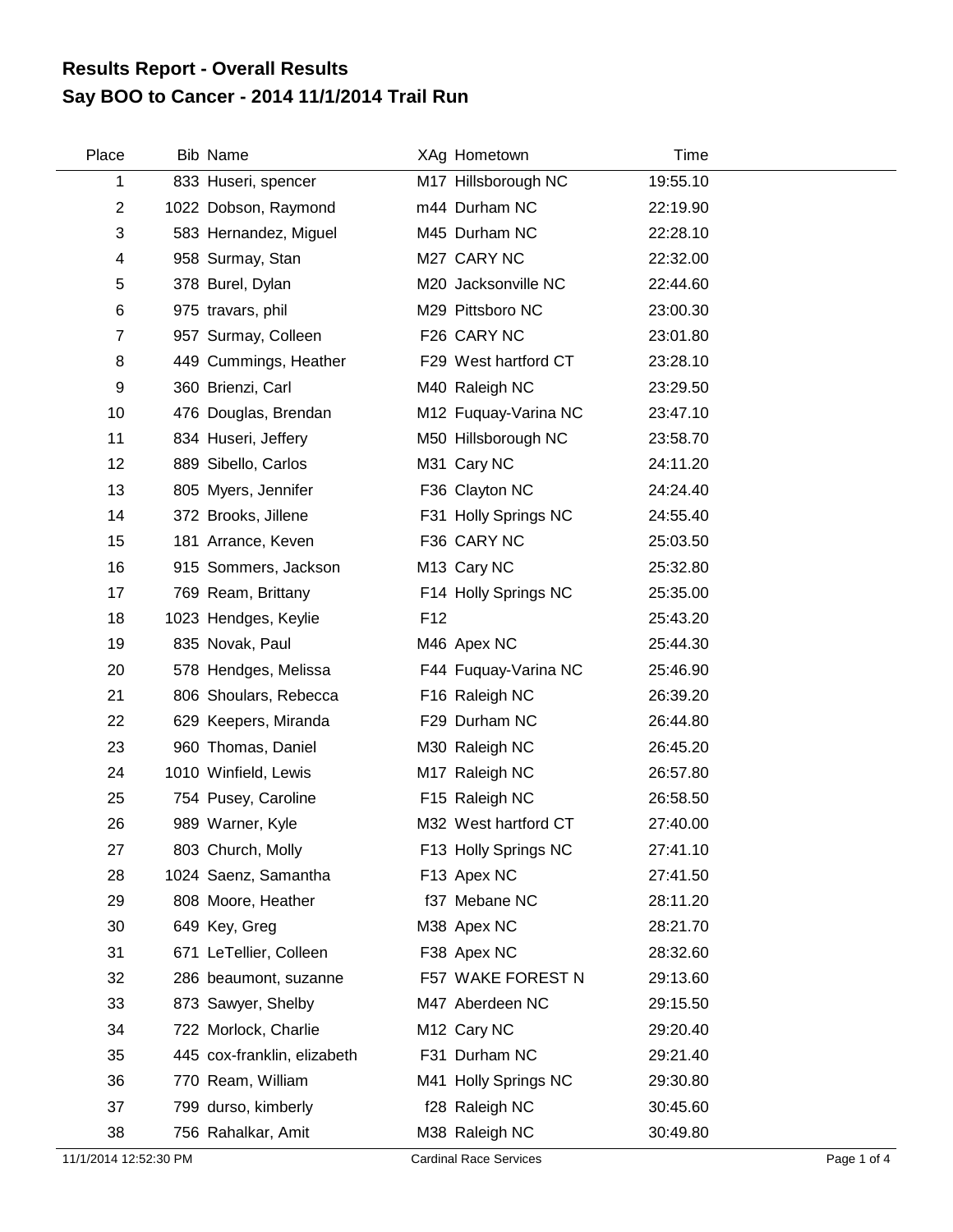| Place | <b>Bib Name</b>          | XAg Hometown         | Time     |  |
|-------|--------------------------|----------------------|----------|--|
| 39    | 350 Bolch, Chasity       | F28 Conover NC       | 31:12.20 |  |
| 40    | 992 Whitley, Sharon      | F49 Clayton NC       | 31:15.40 |  |
| 41    | 477 Downs, Andrew        | M55 RALEIGH NC       | 31:50.20 |  |
| 42    | 544 Hanny, Karen         | F38 Clayton NC       | 31:51.80 |  |
| 43    | 766 Ray, Christopher     | M33 Clayton NC       | 31:51.90 |  |
| 44    | 801 Durso, Chris         | M28 Raleigh NC       | 31:56.40 |  |
| 45    | 718 Mclamb, Donna        | F53 Dobson NC        | 31:59.40 |  |
| 46    | 830 Partin, Kristine     | F42 Raleigh NC       | 32:02.20 |  |
| 47    | 560 Harlow, Chrissy      | F40 Raleigh NC       | 32:02.30 |  |
| 48    | 956 Su, Jack             | M43 Cary NC          | 32:30.50 |  |
| 49    | 702 Marino, Dominick     | M61 CARY NC          | 32:40.20 |  |
| 50    | 694 Mamone, Valerie      | F28 Raleigh NC       | 33:31.60 |  |
| 51    | 744 Outlaw, Johanna      | F39 Raleigh NC       | 33:41.40 |  |
| 52    | 376 Buckles, Sherry      | F48 Apex NC          | 34:06.40 |  |
| 53    | 983 Wangelin, John       | M32 Spring Lake NC   | 34:09.30 |  |
| 54    | 905 Simpson, Brianna     | F10 Clayton NC       | 34:19.10 |  |
| 55    | 986 Wangelin, Nichole    | F30 Spring Lake NC   | 34:21.60 |  |
| 56    | 812 Phillips, Anne       | F30 Greensboro NC    | 34:26.20 |  |
| 57    | 940 Standard, Allison    | F30 Durham NC        | 34:26.20 |  |
| 58    | 804 Kline, Kristen       | F26 Raleigh NC       | 34:59.30 |  |
| 59    | 906 Simpson, Connie      | F42 Clayton NC       | 35:02.50 |  |
| 60    | 724 Morlock, Meredith    | F45 Cary NC          | 35:16.00 |  |
| 61    | 717 McKee, Jamie         | F48 Franklinton NC   | 35:21.00 |  |
| 62    | 558 Harbaugh, Brian      | M51 WAKE FOREST N    | 35:23.50 |  |
| 63    | 623 Jones, Marie         | F36 Apex NC          | 36:41.10 |  |
| 64    | 955 Strause, Maria       | F41 Apex NC          | 36:42.30 |  |
| 65    | 1004 Willard, Kirk       | M43 Cary NC          | 36:58.00 |  |
| 66    | 585 Hicks, Mary          | F43 Raleigh NC       | 37:14.30 |  |
| 67    | 842 Rinehart, Harrison   | M8 Holly Springs NC  | 37:32.30 |  |
| 68    | 845 Rinehart, Stacy      | F41 Holly Springs NC | 37:34.60 |  |
| 69    | 1001 Willard, Devon      | F13 Cary NC          | 37:46.50 |  |
| 70    | 677 LUPIENSKI, christine | F38 Holly Springs NC | 37:48.60 |  |
| 71    | 621 Johnson, Tyler       | M7 Sanford NC        | 37:55.80 |  |
| 72    | 609 Johnson, Brandon     | M9 Sanford NC        | 38:11.60 |  |
| 73    | 612 johnson, marcello    | M33 Sanford NC       | 38:12.50 |  |
| 74    | 990 Watson, Kyle         | M31 Cary NC          | 38:16.90 |  |
| 75    | 471 DeVries, Nancy       | F58 Raleigh NC       | 38:24.90 |  |
| 76    | 768 Ray, Marcy           | F33 Holly Springs NC | 38:37.90 |  |
| 77    | 917 Sommers, Larry       | M49 Cary NC          | 38:58.80 |  |
| 78    | 925 Spencer, Daniel      | M26 Raleigh NC       | 39:28.80 |  |
| 79    | 398 Carey, Rose          | F39 Stem NC          | 39:30.50 |  |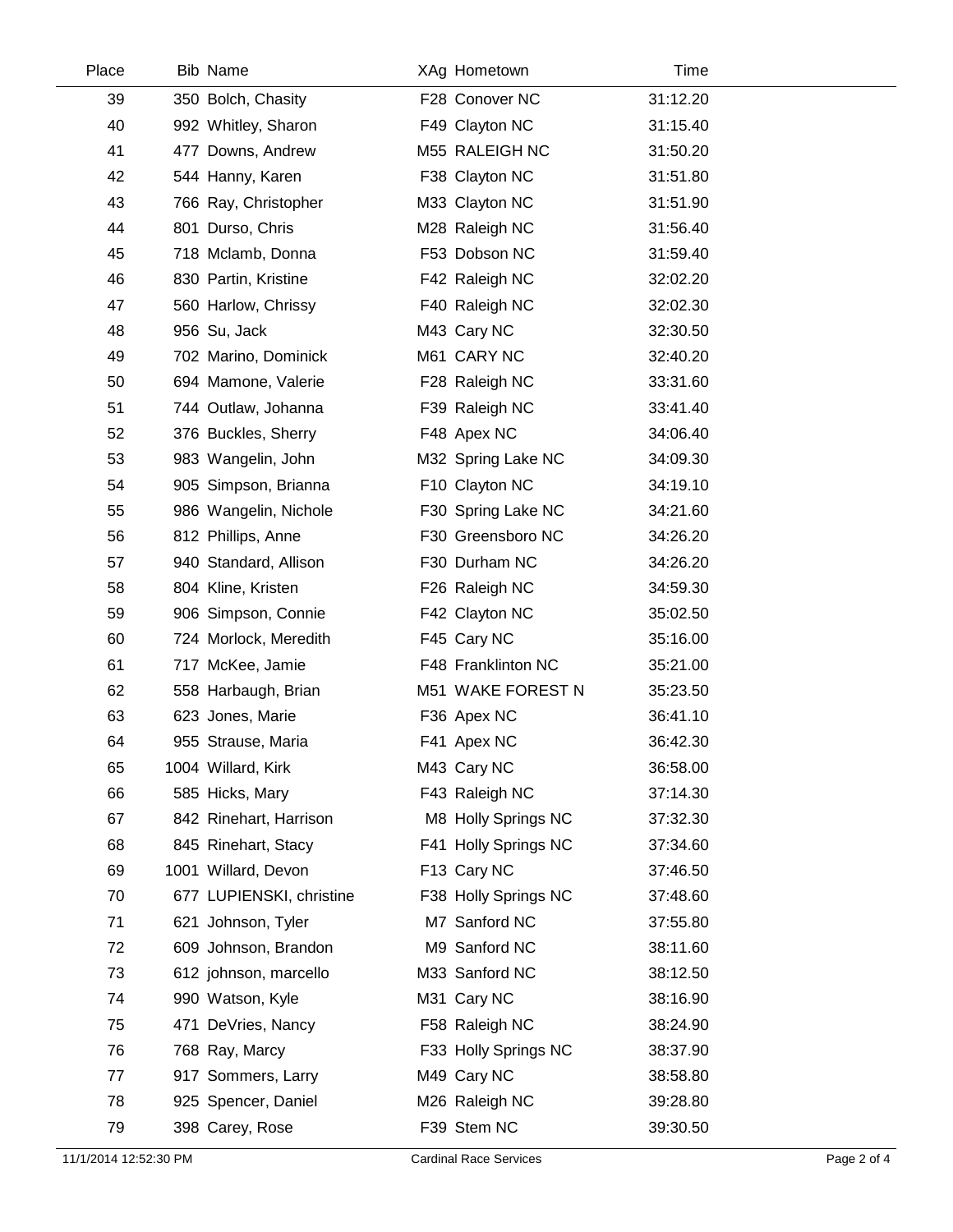| Place | Bib Name               | XAg Hometown         | Time     |  |
|-------|------------------------|----------------------|----------|--|
| 80    | 789 Gandee, Joyce      | F57 Efland NC        | 39:46.20 |  |
| 81    | 936 Spencer, Jennifer  | F26 Raleigh NC       | 39:47.20 |  |
| 82    | 829 Winslow, Kimberly  | F43 Clayton NC       | 39:51.90 |  |
| 83    | 358 Bouleris, Caedmon  | M8 Raleigh NC        | 39:58.10 |  |
| 84    | 356 Bouleris, Amanda   | F33 Raleigh NC       | 39:59.10 |  |
| 85    | 748 Powell, Mindy      | F32 Cary NC          | 40:24.10 |  |
| 86    | 714 McBride, Tim       | M56 Monroe NC        | 40:59.40 |  |
| 87    | 711 McBride, Debby     | F56 Monroe NC        | 41:00.10 |  |
| 88    | 395 Burton, Tracey     | F39 chapel hill NC   | 41:13.00 |  |
| 89    | 394 Burton, Christina  | F0 chapel hill NC    | 41:13.10 |  |
| 90    | 831 Caspar, Louanne    | F42 Apex NC          | 41:40.10 |  |
| 91    | 832 Caspar, Margot     | F8 Apex NC           | 41:41.20 |  |
| 92    | 821 Cribb, Taylor      | F14 Lake Waccamaw N  | 41:43.60 |  |
| 93    | 625 Jordan, Joanne     | F59 Chapel Hill NC   | 41:44.90 |  |
| 94    | 652 Kimbrough, Brandon | M26 Durham NC        | 41:59.30 |  |
| 95    | 790 Stevens, Carole    | F57 Broadway NC      | 42:19.40 |  |
| 96    | 667 Lee, Karen         | F53 Holly Springs NC | 42:25.20 |  |
| 97    | 359 Bowman, Kathie     | F63 Apex NC          | 43:35.00 |  |
| 98    | 439 Cox, Paula         | F49 CARY NC          | 43:51.80 |  |
| 99    | 400 Carr, Mary         | F50 Garner NC        | 44:29.10 |  |
| 100   | 813 Rhodes, Tammie     | F45 Raleigh NC       | 44:34.20 |  |
| 101   | 518 Gregory, Misha     | F43 Raleigh NC       | 44:45.90 |  |
| 102   | 597 houser, peggy      | F54 Holly Springs NC | 44:46.10 |  |
| 103   | 492 Felder, Latoria    | F26 WAKE FOREST N    | 45:27.10 |  |
| 104   | 481 Dubose, Michael    | M26 WAKE FOREST N    | 45:27.50 |  |
| 105   | 348 Bolch, Bayleigh    | F10 Hickory NC       | 47:03.30 |  |
| 106   | 393 Burel, Sally       | F20 Jacksonville NC  | 47:07.20 |  |
| 107   | 496 Gaddy, Karen       | F31 CARY NC          | 47:58.60 |  |
| 108   | 402 Chuang, Chih-Wei   | M33 Cary NC          | 47:59.00 |  |
| 109   | 317 Beck, Tucker       | M8 RALEIGH NC        | 49:27.90 |  |
| 110   | 292 Beck, Rebecca      | F40 RALEIGH NC       | 49:27.90 |  |
| 111   | 396 Byrum, Michelle    | F48 Apex NC          | 50:01.80 |  |
| 112   | 332 Beyer, Colleen     | F44 Apex NC          | 50:03.80 |  |
| 113   | 796 Conklin, Angie     | F45 Raleigh NC       | 50:49.70 |  |
| 114   | 410 Clarke, Jane       | F47 Raleigh NC       | 50:50.40 |  |
| 115   | 1012 Zaino, Ashley     | F30 Fuquay-Varina NC | 51:58.10 |  |
| 116   | 822 Doerr, Danette     | F36 Clayton NC       | 53:48.50 |  |
| 117   | 814 Burgess, Lisa      | F41 Four Oaks NC     | 53:48.90 |  |
| 118   | 987 Ware, Renuka       | F47 WAKE FOREST N    | 53:53.60 |  |
| 119   | 720 mehl, Shireen      | F42 Fuquay-Varina NC | 53:53.80 |  |
| 120   | 797 Clayton, Judy      | F58 DURHAM NC        | 54:04.70 |  |